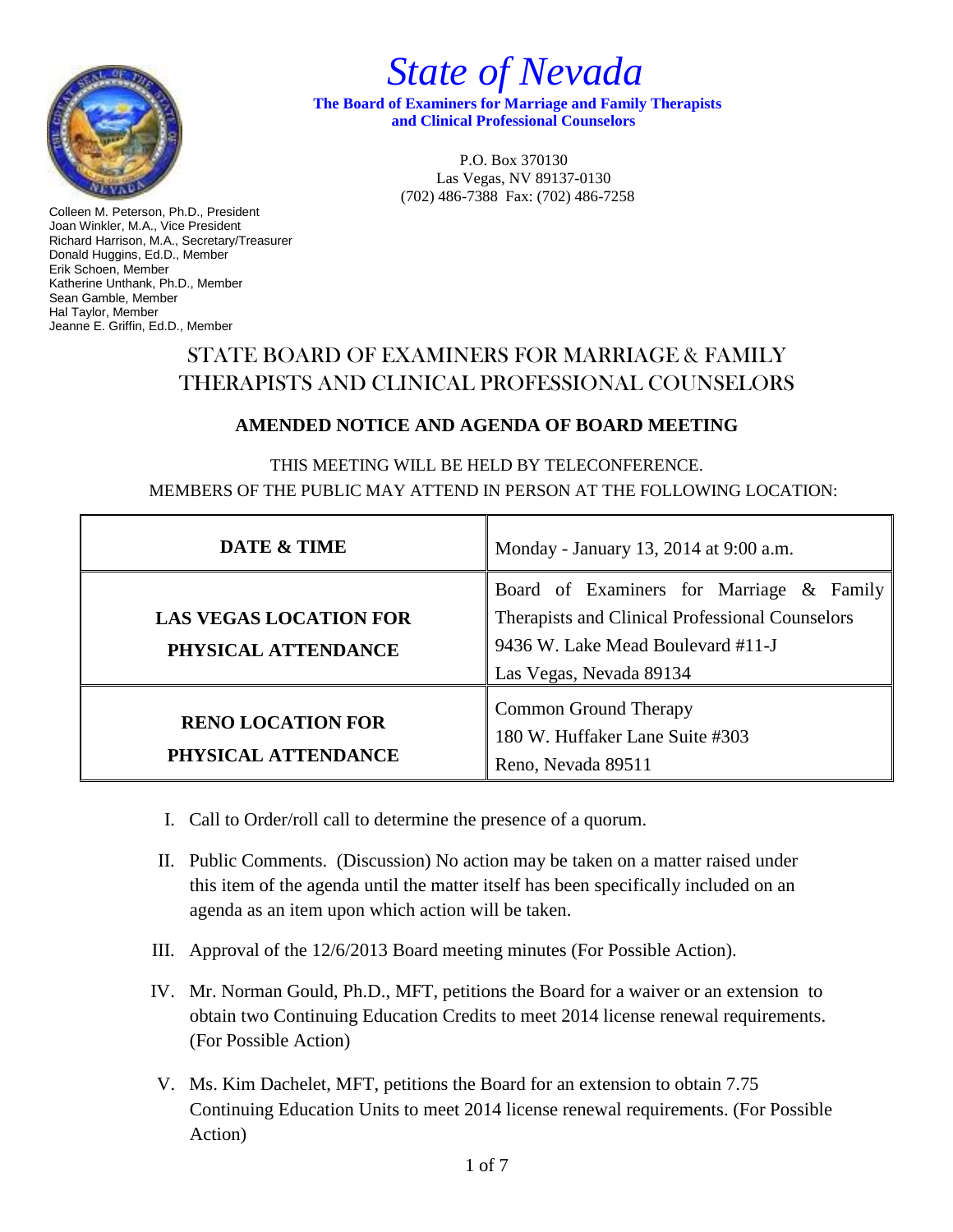VI. Approve candidates for licensure as Clinical Professional Counselor (CPC) or a CPC-Interim Permit (For Possible Action)

Mr. David Linares (NM CMHC – 2/28/13 thru 9/30/14) (Texas LPC – 6/21/ 11 thru 7/31/14) (Exam Passed) (Check Intern hrs) (For Possible Action)

VII. The following MFT-Interns and CPC-Interns petitioned the Board for approval of an extension of their internship. (For possible action as to each of the following individuals)

| Mr. Daniel Ficalora |  | $CPC-Intern$ 12-10-10 (For Possible Action) |
|---------------------|--|---------------------------------------------|
| Ms. Melinda Sallis  |  | MFT-Intern $02-04-11$ (For Possible Action) |
| Mr. Jeff Barboa     |  | MFT-Intern $04-09-10$ (For Possible Action) |

VIII. Approve receipt of minimum internship hours and approve for Marriage and Family Therapist licensure: (For possible action)

| Ms. Kechia English (MFT-Intern) | 3029.0 Total hours (Buchholz)  |
|---------------------------------|--------------------------------|
| Mr. Keith Lynch (MFT-Intern)    | 3221.0 Total hours (Huggins)   |
| Mr. Sam Richardson (MFT-Intern) | 3125.0 Total hours (Petrie)    |
| Ms. Valerie Wilcox (MFT-Intern) | 3399.0 Total hours (Steinkamp) |
| Mr. Aaron Williams (MFT-Intern) | 3256.0 Total hours (Mazzoli)   |

IX. The following individuals petition the Board to approve them as a Primary Supervisor for MFT-Interns. (For Possible Action)

| Ms. Karen Chandler MFT Supv – Mayhew                                    |                     | Course $-Yes$ Agreement – Yes |
|-------------------------------------------------------------------------|---------------------|-------------------------------|
| Ms. Sandal Kelley                                                       | MFT Supv – Harrison | Course $-Yes$ Agreement – Yes |
| Ms. Mary Minten                                                         | $MFT$ Supv – Holt   | Course $-Yes$ Agreement – Yes |
| Ms. Deborah Tretiak MFT Supv – Vande Voort Course – Yes Agreement – Yes |                     |                               |
| Ms. Mary Vertucci MFT $Supy - xx$                                       |                     | Course $-xx$ Agreement $-xx$  |

X. The following individuals petition the Board to approve them as a Secondary Supervisor for MFT-Interns. (For Possible Action)

| Ms. Ruth Kastel | MFT $NVIic-5$ yrs Supv Trng - x Course - No |  |
|-----------------|---------------------------------------------|--|
|                 |                                             |  |

XI. Approve new interns and internships: (For possible action as to each of the following individuals)

## **Reno**

| Ms. David Jones (MFT-Intern) | Primary – Chuck Holt* |
|------------------------------|-----------------------|
|                              | (For Possible Action) |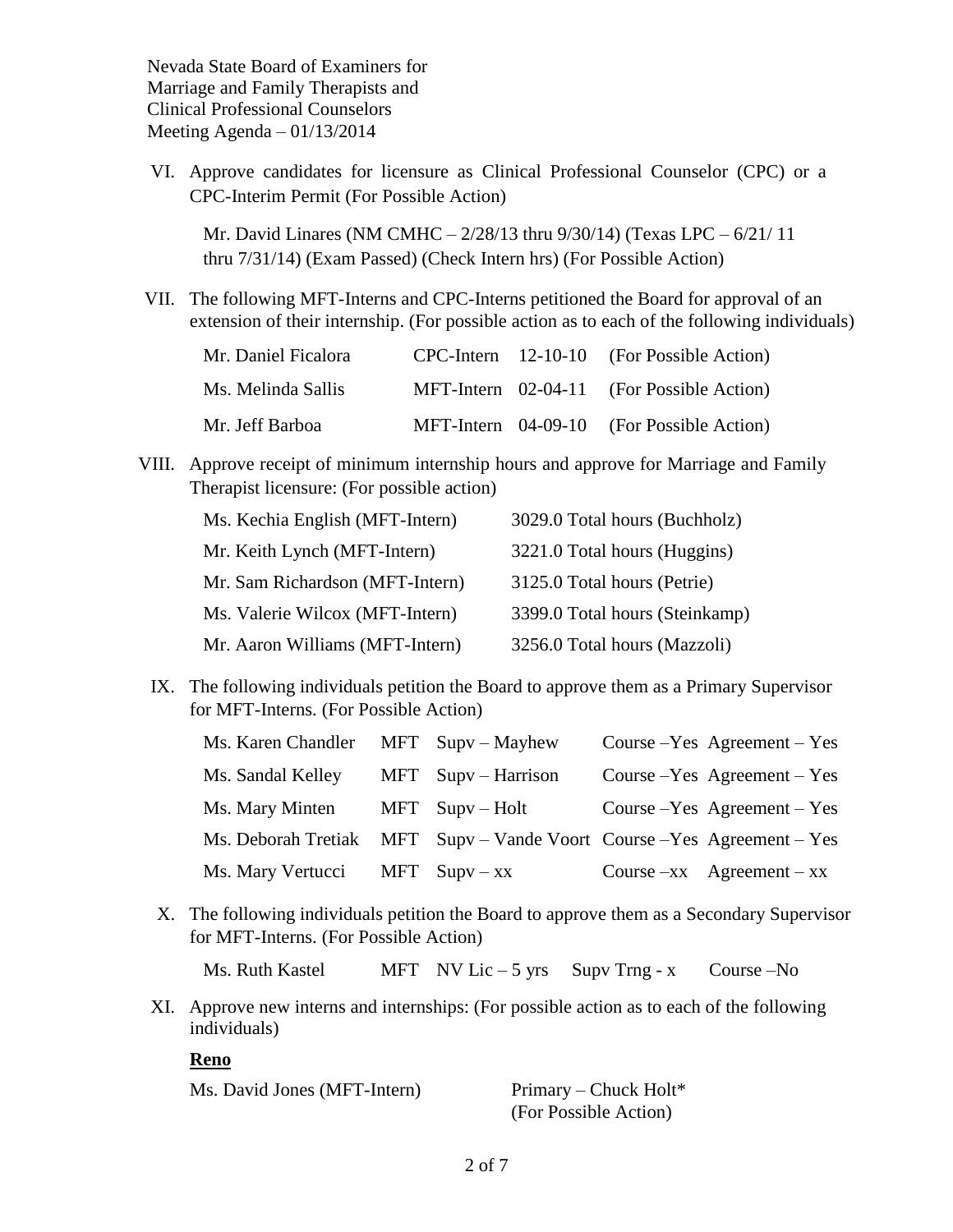## **Las Vegas**

| Ms. Erin Calahan (MFT-Intern)^                                        | Primary – Christine Rowe*<br>Secondary - William Arndt (MFT x yrs)<br>(For Possible Action) |
|-----------------------------------------------------------------------|---------------------------------------------------------------------------------------------|
| Ms. Kimberly Callahan (CPC)                                           | Primary – Leticia Murphy<br>(For Possible Action)                                           |
| Mr. Chris Cathey (MFT-Intern)                                         | Primary – Geneva Wallace*<br>Secondary – Renee Khan*<br>(For Possible Action)               |
| Ms. Katherine Disney-Fairchild (MFT-Intern) Primary - Katy Steinkamp* | Secondary – Laura Simmons (MFT 3 yrs)<br>(For Possible Action)                              |
| Ms. Jennalyn Eigner (MFT-Intern)^                                     | Primary – Kathy Jo Shovlin*<br>(For Possible Action)                                        |
| Mr. Austin Ellis (MFT-Intern)^                                        | Primary - Roberta Vande Voort*<br>(For Possible Action)                                     |
| Ms. Amna Haider (MFT-Intern)^                                         | Primary – Kathy Jo Shovlin *<br>(For Possible Action)                                       |
| Mr. Robert Hardee (CPC-Intern)                                        | Primary – Geneva Wallace*<br>(For Possible Action)                                          |
| Ms. Alicia Hite (MFT-Intern)                                          | Primary – Gary Alexander*<br>(For Possible Action)                                          |
| Ms. Quintin Hunt (MFT-Intern)                                         | Primary - Saundra Braun*<br>(For Possible Action)                                           |
| Ms. Clai Joiner-Ransom (MFT-Intern)                                   | Primary - Blesch*<br>(For Possible Action)                                                  |
| Ms. Lindsey Lee (MFT-Intern)                                          | Primary – Christine Rowe*<br>(For Possible Action)                                          |
| Ms. Denise Madison-McMillian (MFT-Intern) Primary - Dorothy Paul*     | (For Possible Action)                                                                       |
| Ms. Tamara Marsar (MFT-Intern)^                                       | Primary – Mandy Kelel*<br>(For Possible Action)                                             |
| Ms. Caitlin Martinez (MFT-Intern)^                                    | Primary – Kathy Jo Shovlin*<br>(For Possible Action)                                        |
| Ms. Deidria Nalor (MFT-Intern)                                        | Primary – Donna Wilburn*<br>(For Possible Action)                                           |
| Mr. Matthew Nelson (MFT-Intern)^                                      | Primary – Katherine Hertlein*                                                               |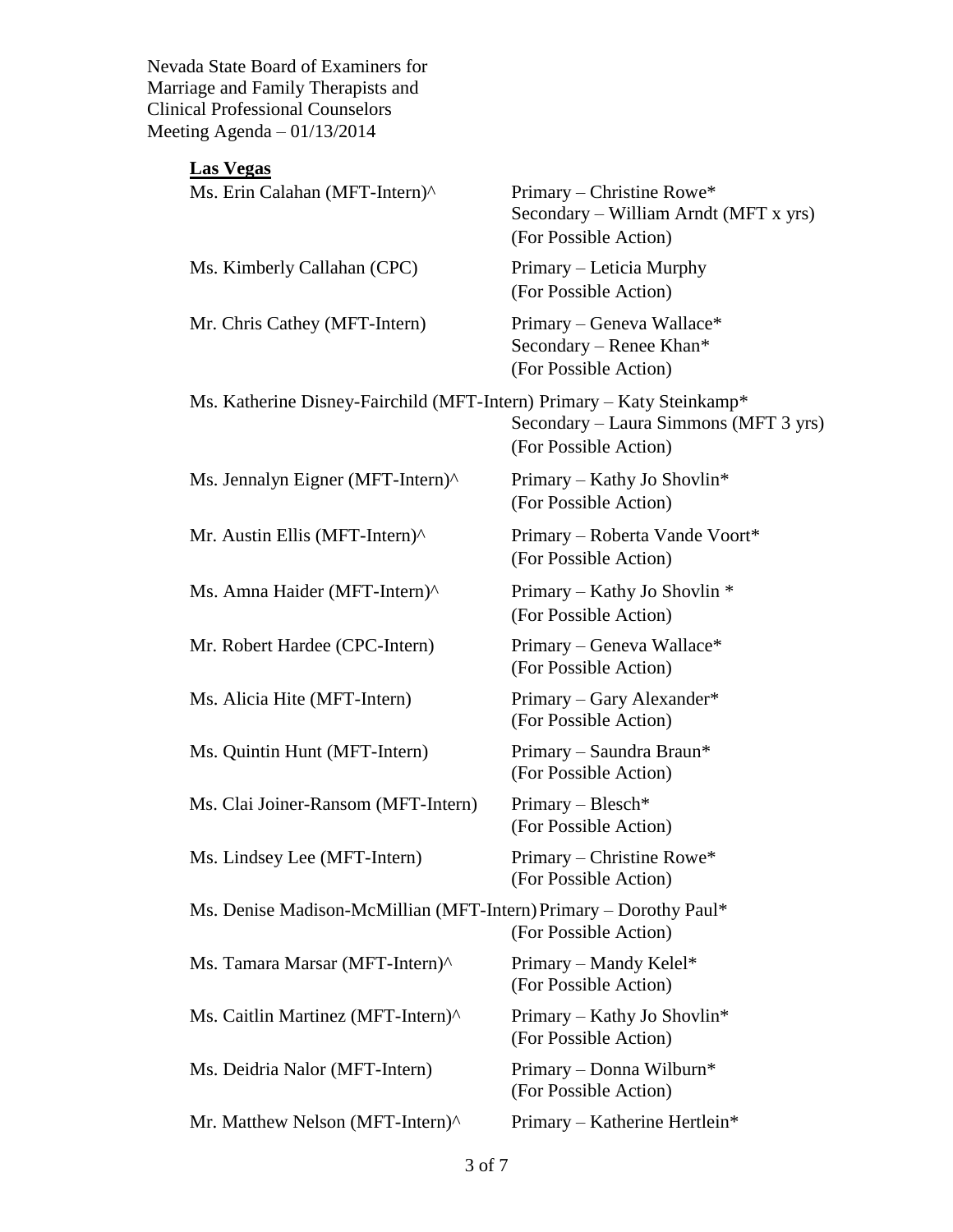|                                                                 | (For Possible Action)                                                                |
|-----------------------------------------------------------------|--------------------------------------------------------------------------------------|
| Mr. Scott Oakley (MFT-Intern)                                   | Primary – Cindy Hanks*<br>Secondary – G. Brent Dennis (PSY)<br>(For Possible Action) |
| Ms. Caitlin Olsen (MFT-Intern)^                                 | Primary – Susan Blesch*<br>Secondary - Gary Alexander*<br>(For Possible Action)      |
| Ms. Gianna Russo-Mitma (MFT-Intern)                             | Primary - Mandy Kelel*<br>(For Possible Action)                                      |
| Mr. Gabriel Serrano-Lugo (CPC-Intern)^ Primary - Shannon Smith* | (For Possible Action)                                                                |
| Mr. Michael Thomas (MFT-Intern)^                                | Primary – Gary Alexander*<br>(For Possible Action)                                   |
| Mr. Preston Walker (MFT-Intern)                                 | Primary - Jay Noricks*<br>Secondary – Susan Blesch*<br>(For Possible Action)         |
| Ms. Jaclyn Winter (CPC-Intern)                                  | Primary - Claranna Petrie*<br>Secondary - Lora Sutton*<br>(For Possible Action)      |
| Ms. Amber Young (MFT-Intern)                                    | Primary - Claudia Schwartz*<br>Secondary – Gary Alexander*<br>(For Possible Action)  |
| Mr. Tod Young (MFT-Intern)^                                     | Primary $-$ XXX*<br>Secondary - Kathy Jo Shovlin                                     |
| No transcript                                                   | (For Possible Action)                                                                |
| * - Bd approved                                                 |                                                                                      |

XII. The following Primary Supervisors inform the Board of their request for termination of Primary internship supervision with their interns: (For Possible Action)

| Ms. Leticia Murphy, MFT   | Ms. Alexandra Goodman, MFT-Intern        |
|---------------------------|------------------------------------------|
| Ms. Constance Knight, MFT | Ms. Constance Guzman, MFT-Intern         |
| Ms. Constance Knight, MFT | Ms. Julianne Puchalsky-Szabo, MFT-Intern |

XIII. Dr. Daniel Sussman petitions the Board to accept hours of supervision as MFT-Internship experience for MFT-Intern, Mr. Dominic Nardini III. (For Possible Action)

XIV. Ms. Marie Stokey, MFT-Intern, petitions the Board to approve Primary supervision with Ms. Kathy Shovlin, MFT, using securevideo.com due to extenuating circumstances. (For Possible Action)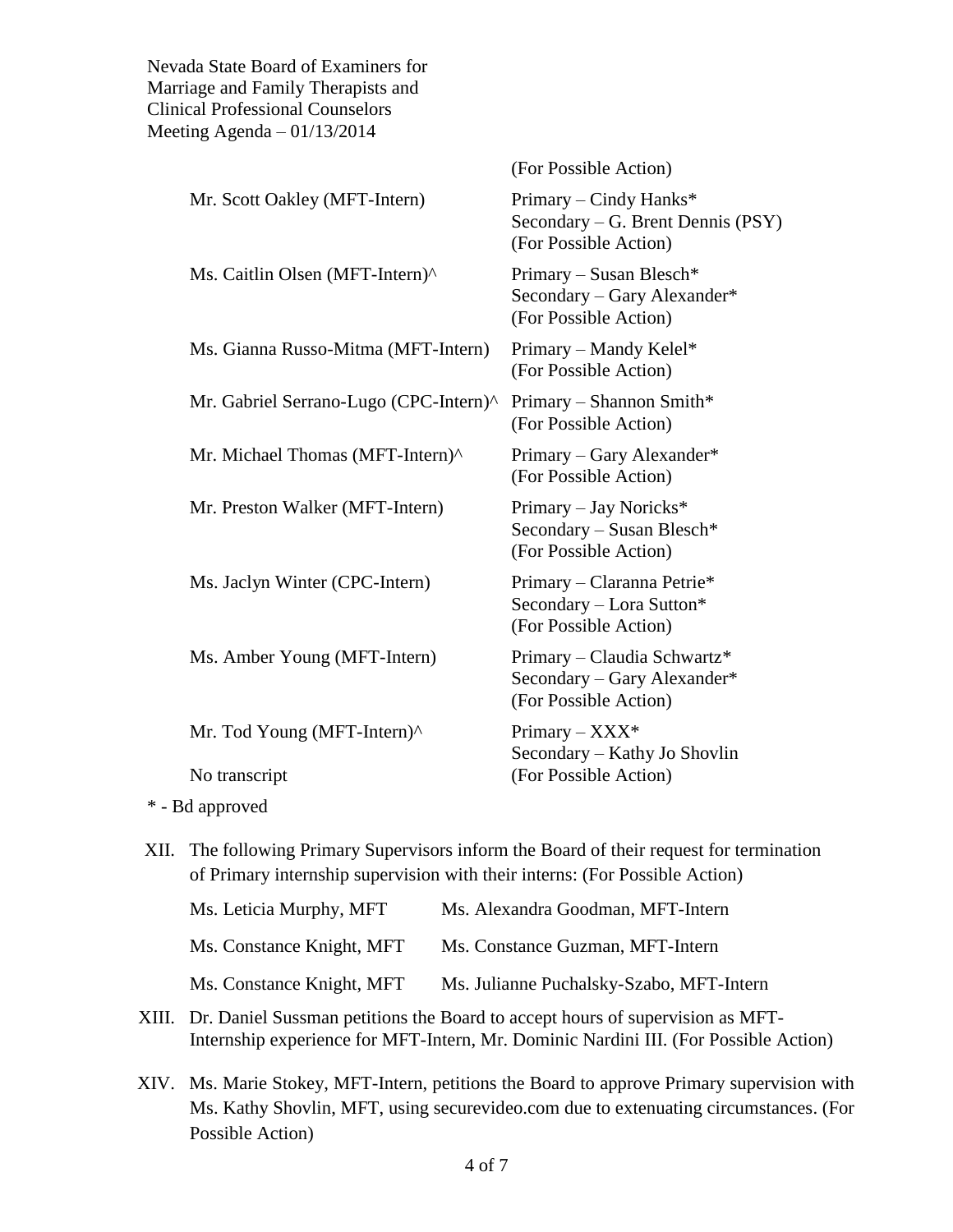- XV. Mr. John Roberts request clarification from the Board pertaining to the scope of practice of an MFT and/or a CPC pertaining to the administration/scoring/interpreting using substance abuse screening tools. (For Possible Actions)
- XVI. Ms. Alex Dimitroff; Mr. Erik Schoen; Ms. Elizabeth Dear; and Mr. Chuck Holt request the Board grant Ms. Dimitroff to change Primary Supervision from Mr. Erik Schoen to Ms. Elizabeth Dear and to change Mr. Erik Schoen from the Primary Supervisor to a Secondary Supervisor. They also request that Ms. Dear be approved to supervise 7 interns for a year. (For Possible Action)
- XVII. Approval of proposed changes/additions to internships: (For Possible Action as to each of the following individuals)

| Primary - Brenda Atkinson (OT MFT) (Marshall)<br>(For Possible Action)                                           |
|------------------------------------------------------------------------------------------------------------------|
| Primary – Sandra Braun* (Wallace)<br>(For Possible Action)                                                       |
| Primary – Debora Jette* (Marshall)<br>Secondary – Ann Nichols (MFT 23 yrs)<br>(For Possible Action)              |
| Primary – Donna Wilburn* (Beglinger)<br>(For Possible Action)                                                    |
| Primary – Rhonda Kildea* (Griffin)<br>(For Possible Action)                                                      |
| Secondary - Janna Broxterman*<br>Secondary – Renee Khan*<br>Secondary - Geneva Wallace*<br>(For Possible Action) |
| Secondary – Marlene Siegel (VA MFT)<br>(For Possible Action)                                                     |
| Secondary - Constance Knight*<br>(For Possible Action)                                                           |
| Secondary – Constance Knight*<br>(For Possible Action)                                                           |
| Secondary – Capa Casale*<br>(For Possible Action)                                                                |
| Secondary – Constance Knight*<br>(For Possible Action)                                                           |
| Secondary – Rich Harrison*<br>(For Possible Action)                                                              |
|                                                                                                                  |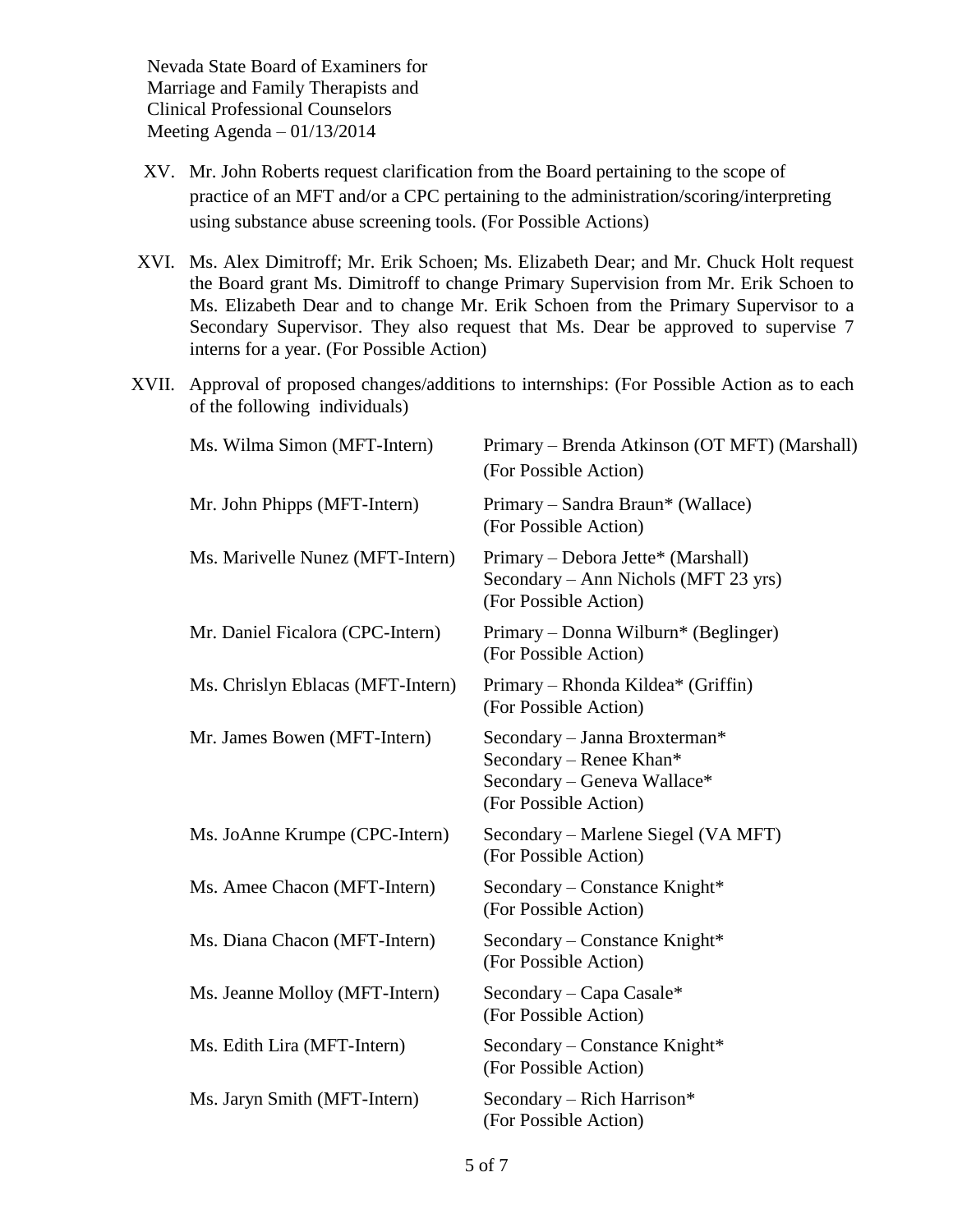| Ms. Chanda Kelly (MFT-Intern)                                  | Secondary – Kathy Jo Shovlin<br>Secondary – Thomas Harrison (MFT 14 yrs)<br>(For Possible Action) |
|----------------------------------------------------------------|---------------------------------------------------------------------------------------------------|
| Mr. Woodrow Roeback (CPC-Intern)                               | Secondary – Alicia Brown (PSY)<br>(For Possible Action)                                           |
| Mr. Ashton Wingo (MFT-Intern)                                  | Secondary – Jacqueline Harris*<br>(For Possible Action)                                           |
| Ms. Katie Infante (MFT-Intern)                                 | Secondary – Christine Rowe*<br>(For Possible Action)                                              |
| Ms. Jerusha DeBattista (MFT-Intern)                            | Secondary - Ramona Beasley*<br>(For Possible Action)                                              |
| Ms. Tracy Kelly (MFT-Intern)                                   | Secondary – Steven Nicholas (MFT 4 yrs)<br>(For Possible Action)                                  |
| Ms. Caleb Brooks (MFT-Intern)                                  | Secondary – Josephine Mazzoli*<br>(For Possible Action)                                           |
| Ms. Danna Fisher (CPC-Intern)                                  | Secondary – Renee Khan*<br>(For Possible Action)                                                  |
| Ms. Kerry Dion (MFT-Intern)                                    | Secondary – Jennifer Brenn (MFT 11 yrs)<br>(For Possible Action)                                  |
| Ms. April Lang-Barroga (MFT-Intern) Secondary - Nancy Lindler* | (For Possible Action)                                                                             |

- XVIII. Board to discuss changes to the Nevada Administrative Code Chapter 641A based on SB155. (For Possible Actions)
	- XIX. Update on office space acquisition progress. (For Possible Action))
	- XX. Public Comments. No action may be taken on a matter raised under this item of the agenda until the matter itself has been specifically included on an agenda as an item upon which action will be taken. (Discussion)
	- XXI. Items for future agendas. (Discussion)
		- A. Set dates for next Board Meeting. (For Possible Action)
		- B. Set dates for next intern interviews. (For Possible Action)
		- C. Set dates for Academic Reviews. (For Possible Action)
- XXII. Adjournment. (For Possible Action)